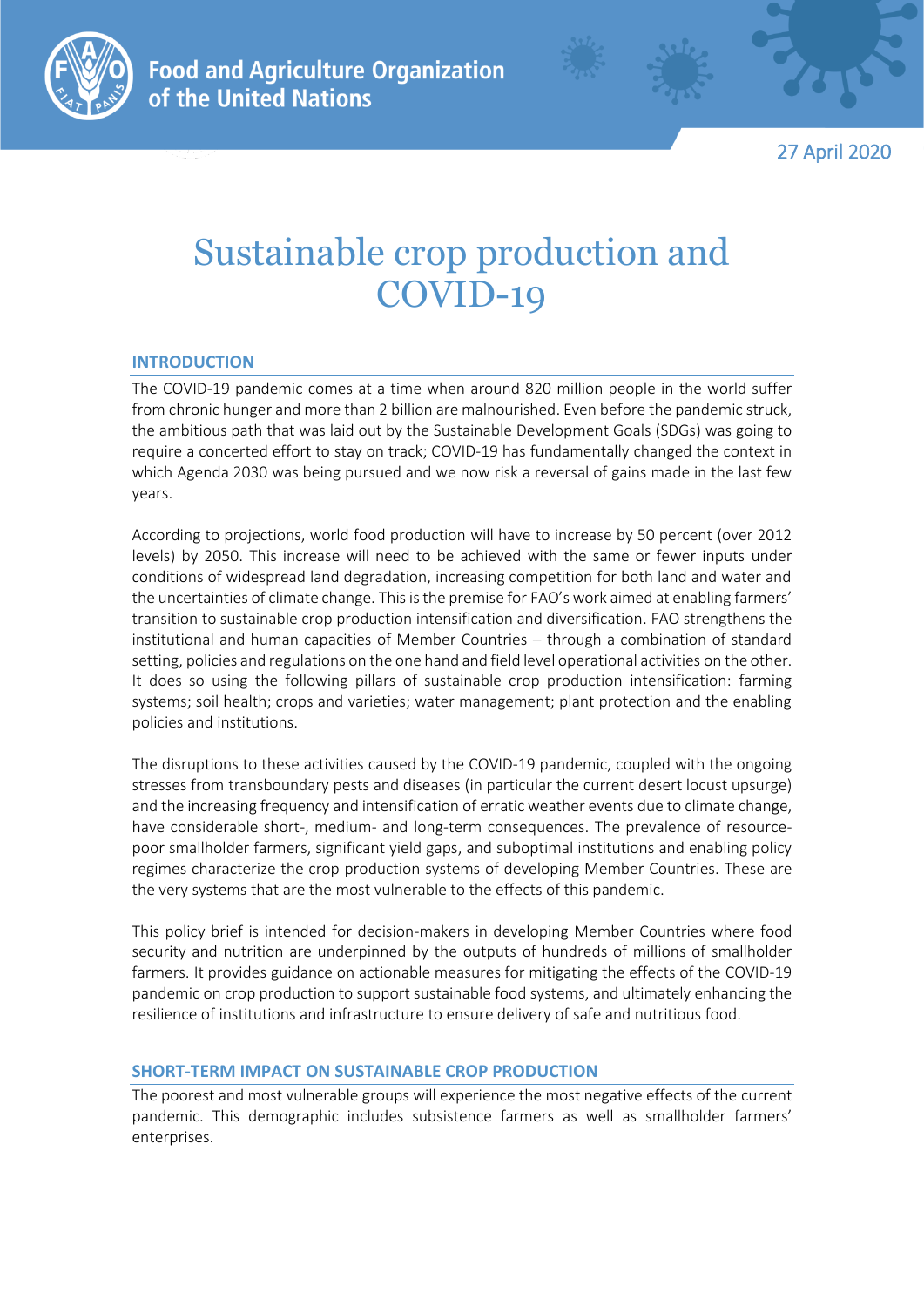The immediate, or short-term, impacts of the COVID-19 pandemic on sustainable crop production systems derive from the near universal response of governments to impose lockdowns in countries. This has resulted in the inability of farmers, farm labourers, farm service providers, extension officers, input suppliers, processors and other various actors in the food system to perform their tasks. These constraints may manifest themselves in the failure to plant crops in a timely manner, or to use the optimal quality and quantities of inputs needed (such as seeds, fertilizers, pesticides), to carry out varied cultural practices, and harvest and post-harvest activities. The effect of this is that the expected crop produce is not readily available to those who need itwhere and when it is needed. While some may experience temporary setbacks from which production systems may recover relatively easily, the effects on more vulnerable smallholder farmers will be long-lasting.

Markets and related services, such as transport, are being disrupted or shut down. Farmers producing perishable products with labour-intense value chains, such as fruits and vegetables, are in an especially vulnerable position. Reduced labour mobility threatens to leave some high value crops rotting in the fields and without adequate storage, the window of time to sell these products before they become unmarketable is short. Changes in market demand and consumer behaviour have been observed in some countries (for example, increased demand for staples and canned food with longer shelf lives). As a consequence, there is a higher risk of food loss of fruits and vegetables brought about by COVID-19. This translates into lower incomes and money for smallholder farmers, which then negatively affects their household food security.

In countries where farming and food production are designated as essential services, farmers have managed to maintain their access to markets, and nutritious food continues to be in high demand. Markets for exported fruits and staple crops for the time being have remained open, but the performance of global trade of other agriculture commodities like cotton, cocoa, coffee and sugar has been variable. The closure of factories has resulted in reduced demand for some commodities such as coffee and cotton.

Public services supporting crop production, such as extension diagnostics, and official support services including training, coordination meetings, field visits, and pest monitoring and surveillance have also been disrupted during the pandemic. The support received through these services is crucial for farmers to continue their farming activities in a sustainable manner. Agriculture may be among the sectors considered as essential in some instances, and thus concessions may be granted. However, reduced human mobility is still likely to affect support services in most countries. For instance, due to lower workforce numbers in public institutions, reduction of allocated state budget and travel limitations, monitoring of crop fields and of plant pests and diseases, which is already weak in many developing countries, will be negatively affected.

Regional cooperation and cross-border pest and disease monitoring and control activities have been impacted too. This is extremely worrying, especially with regard to pests and diseases that can spread fast over borders, such as locusts, fall armyworm and rust diseases of wheat. Severe difficulties in implementing pest and disease control measures will result in substantial losses in crop production. This poses an additional threat to food security.

### **MEDIUM- AND LONG-TERM IMPACTS ON SUSTAINABLE CROP PRODUCTION**

In the medium term, the impacts of the disruptions will be felt in the scarcity of inputs. For instance, the failure to plant or harvest at the right times or to conduct necessary field inspections may result in a lack of quality assured seeds. This scarcity may also be replicated with other inputs if their production has been disrupted or input-related businesses have gone under. In addition,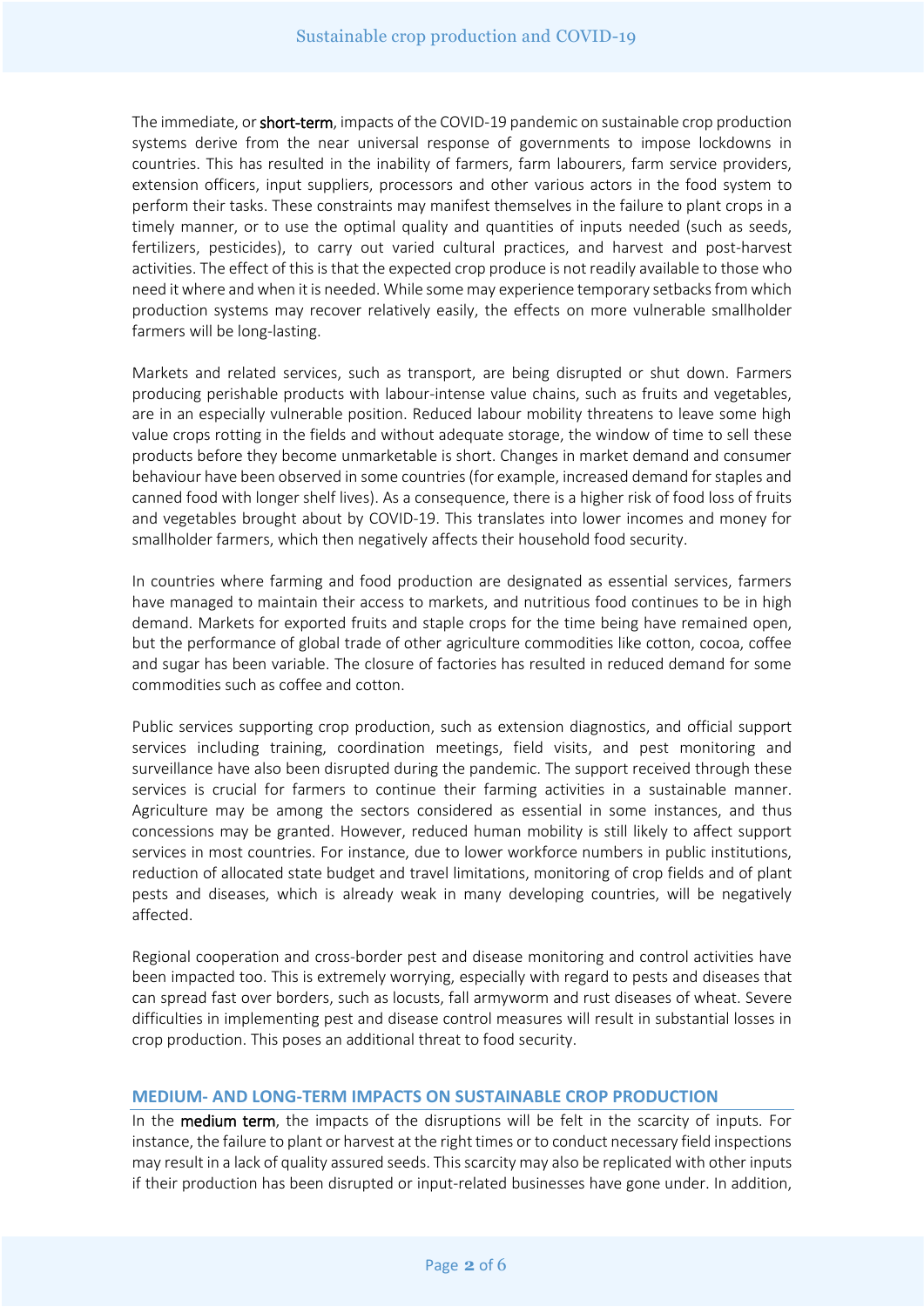critical research and development (R&D) activities may have been disrupted with significant consequences. For instance, trials may not have been set up, and data may not have been collected and/or harvested when it should have been, impacting institutions' abilities to release new crop varieties or provide evidence-based extension guidelines. Additionally, genebanks (seed, *in vitro* and field) may not have been managed optimally, leading to the loss of critically important sources of traits for improving our crops.

Some of the medium-term impacts may persist into long-term constraints. A prolonged economic shock will affect the purchasing capacity of farmers for inputs and other foods that they do not produce. Likewise, the effective demands by consumers, which spur production, may also be lost thereby removing a critical incentive for farming. The domino effect may lead to the failure of many businesses, especially small- and medium-scale enterprises that either service crop production or are dependent on the produce.

### **WHAT CAN BE DONE TO SUPPORT SMALLHOLDER FARMERS?**

In the short term, efforts must be invested in preventing deepening disruptions to crop production and protection systems – much in the same way as the food supply chains of many countries were exempted from the restrictions to the movements of persons, goods and services. For these life-saving food supply chains to remain available in the future, no crop production season should be lost. Government policies and incentives will be key in ensuring that disruptions are reduced to the minimum. Mitigation measures that countries may consider include:

- Adopting financial support measures for smallholder farmers, for example deferring agriculture credit payments, reducing and/or waiving interest rates on loans and price control of essential inputs.
- Ensuring agricultural tasks in the cropping cycle are performed on time, so that crops ready for harvest are not lost and planting is not disrupted. The Crop Calendar<sup>1</sup> is a tool that provides timely information on planting, sowing and harvesting periods of key food and agricultural commodities. This tool supports farmers and agriculture extentionists across the world in taking appropriate decisions on crops and their sowing period, respecting the agroecological dimension. The traffic lights in the mapping tool<sup>2</sup> present FAO recommendations on planting and harvesting for each commodity and country. A green light advises to proceed with the task while speeding up the pace. A yellow light advises to monitor and assess the situation, as the crisis unfolds. The yellow light also suggests speeding up the task if it is deemed necessary and feasible.
- Managing human mobility safely, as urban labour returns to rural hinterlands, to ensure a labour force; and considering possible ways to replace labour with targeted and appropriate mechanization services and technology in production, processing and for transportation of inputs and goods. For example, provision of mechanization services to improve the efficiency of operations along the agri-food chains adds value to products, increases the shelf life (thereby reducing the risk of food loss) and boosts incomes.
- Creating mechanisms to make food supply chains more inclusive for smallholder farmers (for example, ad hoc distribution centres, selling points, market hubs, etc. that are compatible with restrictions such as physical distancing).
- Utilizing digital technology to provide real-time reliable information to farmers and traders on prices and market demands, and supporting farmers for matching supply with demand to boost smallholders' connection to urban and local markets and processors.

**.** 

<sup>1</sup> <http://www.fao.org/agriculture/seed/cropcalendar/welcome.do>

<sup>2</sup> <http://www.fao.org/2019-ncov/covid-19-crop-calendars/en/>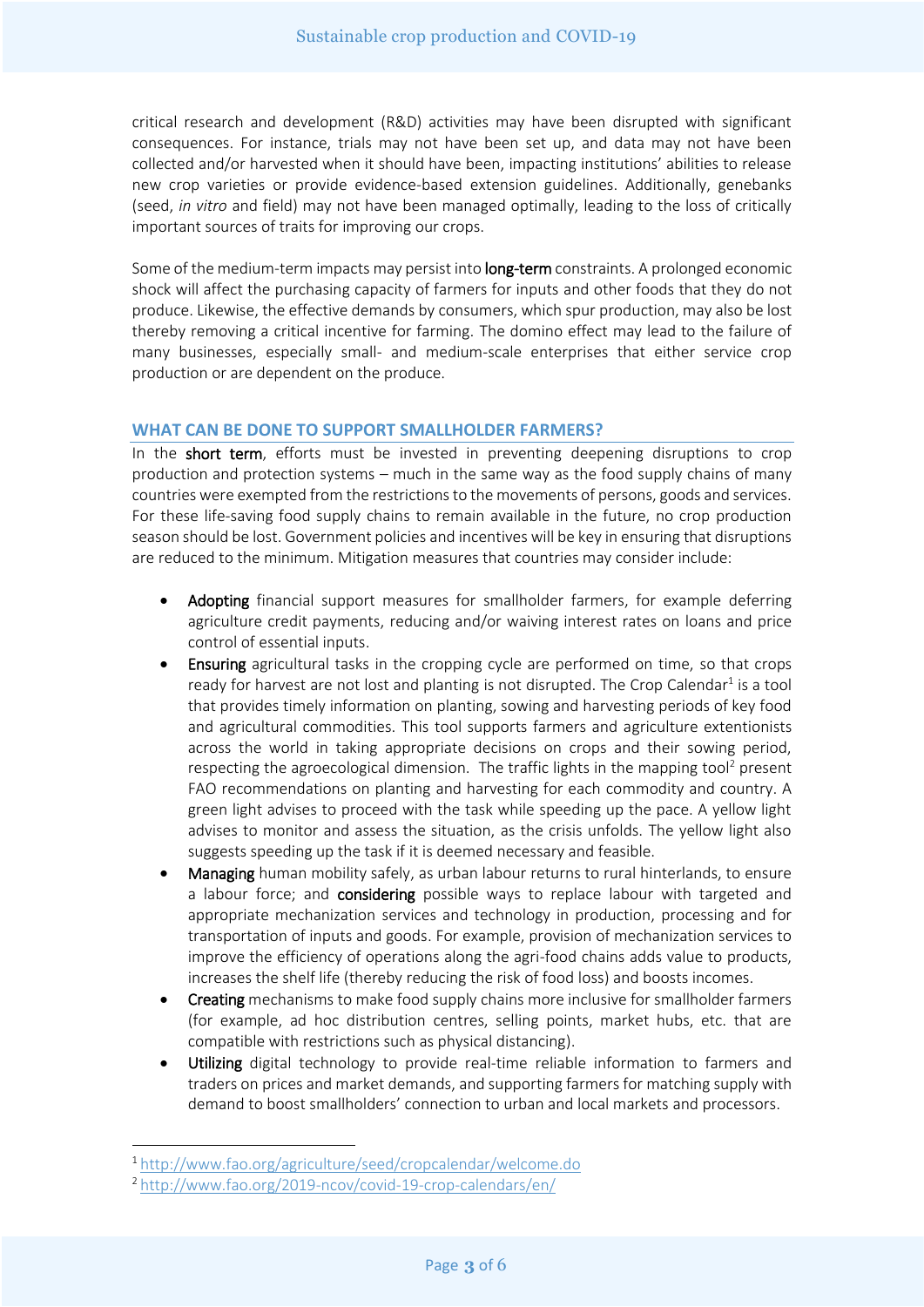- Advocating for and encouraging local food production and simplified food supply chains; the term "think global, act local" seems to be more appropriate than ever. This includes urban and peri-urban horticulture (including through protected cultivation) and more local distribution within a shorter supply chain to increase availability in urban markets and consumers' access to nutritious fruits and vegetables.
- Enhancing, where possible, testing and implementation of automated systems for pest and crop health surveillance (for example, remote sensing systems for crop health and soil moisture monitoring, as well as radars to monitor movements of migratory pests).
- Strengthening capacity to respond quickly and efficiently to crises by capitalizing on monitoring and early intervention through innovation, improved data management, analysis and forecasting, efficient information and knowledge exchange and effective contingency planning.
- Facilitating the Rotterdam Convention's network of Designated National Authorities (DNAs) to advise farmers (using cell phone SMS at no costs) about the risks of using hazardous pesticides and the alternative option of using biopesticides and/or other alternative methods in order to protect human and environmental health.

In the medium term, once it is safe, all elements of crop production and protection systems should be assessed for their continuing efficient provision of nutritious food. Areas of local food systems that need enhanced resilience to withstand and/or recover from similar shocks in the future should also be identified.

Efforts should be invested in paving the way for transitioning emergency support interventions into development-oriented support. In the long term, the ongoing development-mode work of governments, FAO and development partners must continue and target institutional and human capacities, as well as the enabling environments for the entire crop production and protection value chain. Interventions must start from R&D endeavours that aim to produce well-adapted, nutritious, input use-efficient and resilient crop varieties suited to prevailing production systems, agroecological contexts and end-user preferences. The focus on R&D must also include agronomics, i.e. the production packages and the complementary integrated disease and pest management packages.

Based on the outcomes of the needs assessment, countries should provide sustained investment, engender public-private partnerships, and enact laws and relevant policies and regulations for strengthening the sustainable crop production intensification value chain. **FAO's Save and Grow<sup>3</sup>** paradigm provides a menu of interventions that countries and partners may deploy in contextspecific settings to engender a sustained resilience of national crop production and protection systems.

1. Farming systems: Crop production intensification should be built on farming systems that offer a range of productivity, socio-economic and environmental benefits to producers and to society at large. Farming systems should be implemented using the seven recommended management practices: minimum soil disturbance, permanent organic soil cover, species diversification, use of high-yielding adapted varieties from good seed, integrated pest management, plant nutrition based on healthy soils, and efficient water management. The integration of pastures, trees and livestock into the production system, and the use of adequate and appropriate farm power and equipment, are also key.

**.** 

<sup>3</sup> <http://www.fao.org/3/I2215E/i2215e.pdf>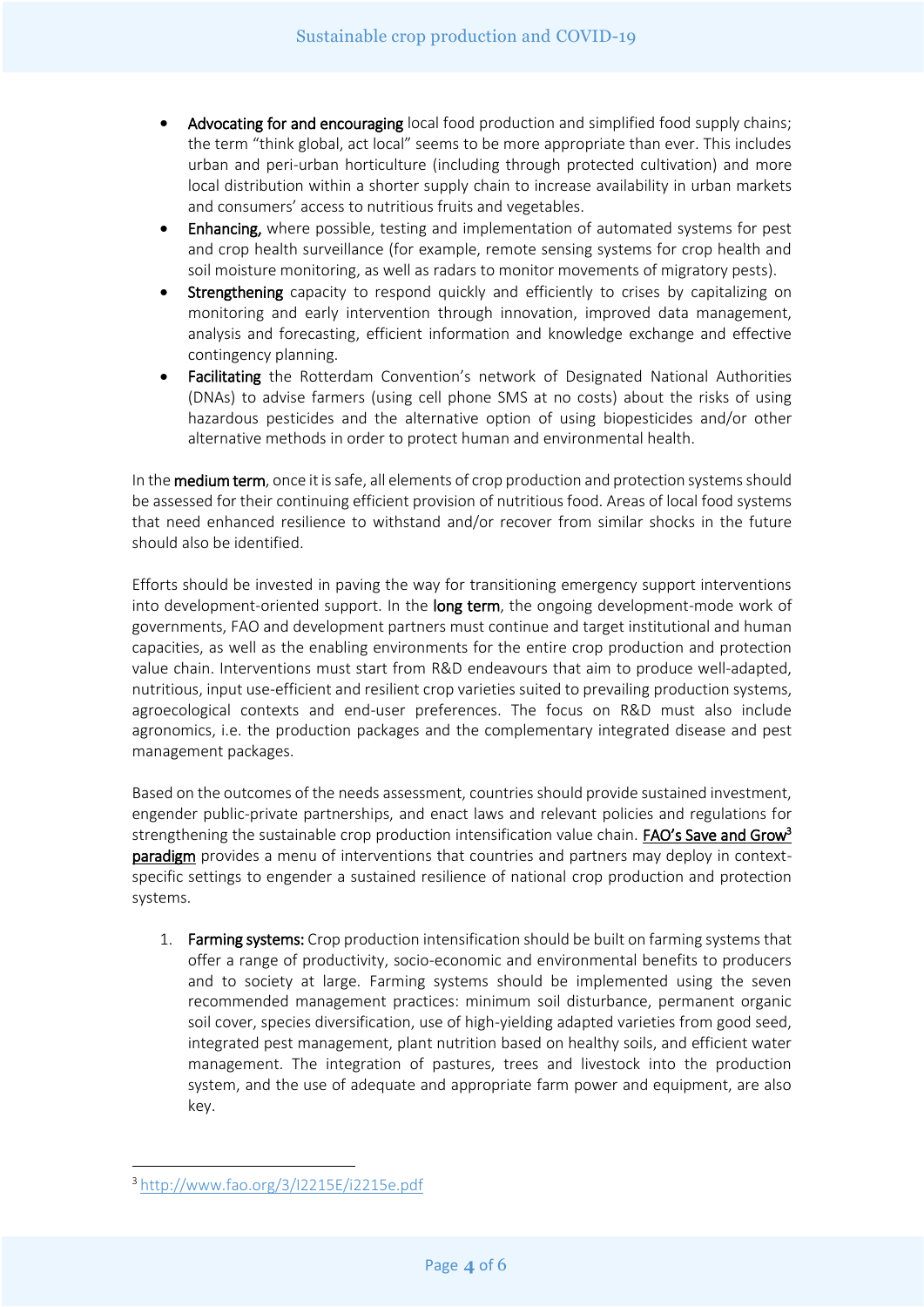- 2. Soil health: Soils rich in biota and organic matter are the foundation of increased crop productivity. Actions required to improve current land husbandry practices include establishing national regulations for sound land husbandry, monitoring soil health, building capacity of researchers, extension workers and farmers, and disseminating information and communicating benefits.
- 3. Crops and varieties: Farmers need a genetically diverse portfolio of improved crop varieties, suited to a range of agro-ecosystems and farming practices, and resilient to climate change. Recommended measures include strengthening linkages between the conservation of plant genetic resources and the use of diversity in plant breeding; increasing the participation of farmers in conservation, crop improvement and seed supply; improving policies and legislation for variety development and release, and seed supply; strengthening capacity; revitalizing the public sector and expanding its role; supporting the emergence of local, private sector seed enterprises; and, coordinating linkages with other essential components of sustainable crop production intensification.
- 4. Water management: Sustainable intensification requires smarter, precision technologies for irrigation and farming practices that use ecosystem approaches to conserve water. Knowledge-based precision irrigation that provides reliable and flexible water application, along with deficit irrigation and wastewater-reuse, is a major platform for sustainable intensification. Policies need to eliminate perverse subsidies that encourage farmers to waste water. Increasing rainfed productivity depends on the use of improved, drought-tolerant varieties and management practices that save water.
- 5. Plant protection: In well managed farming systems, crop losses to pests can often be kept to an acceptable minimum by deploying resistant varieties, conserving predators and managing crop nutrient levels to reduce pest reproduction. Recommended measures against diseases include use of clean planting material, crop rotations to suppress pathogens, and eliminating infected host plants. Effective weed management entails timely manual weeding, minimized tillage and the use of surface residues. When necessary, lower risk synthetic pesticides should be used for targeted control, in the right quantity and at the right time. Integrated pest management can be promoted through farmer field schools, local production of biocontrol agents, strict pesticide regulations, and removal of pesticide subsidies.
- 6. Enabling policies and institutions: To encourage smallholders to adopt sustainable crop production intensification, fundamental changes are needed in agricultural development policies and institutions. First, farming needs to be profitable (some countries protect income by fixing minimum prices for commodities; others are exploring "smart subsidies" on inputs, targeted to low-income producers). Policymakers also need to devise incentives for smallholder farmers to use natural resources wisely and reduce the transaction costs of access to credit. In many countries, regulations are needed to protect farmers from unscrupulous dealers selling bogus seed and other inputs. Major investment will be needed to rebuild research and technology transfer capacity in developing countries in order to provide farmers with appropriate technologies and to enhance their skills through farmer field schools.

#### **CONCLUSION**

While COVID-19 is the current disruptive force, we also need to build resilience to economic shocks, climate change, land degradation, biodiversity loss, water scarcity, and pests and diseases. It is time to turn this crisis into an opportunity to move us towards a better "new normal", i.e. to transform current cropping systems to more sustainable and resilient ones that have the ability to reduce risks and vulnerabilities to multiple threats, and to absorb, adapt and